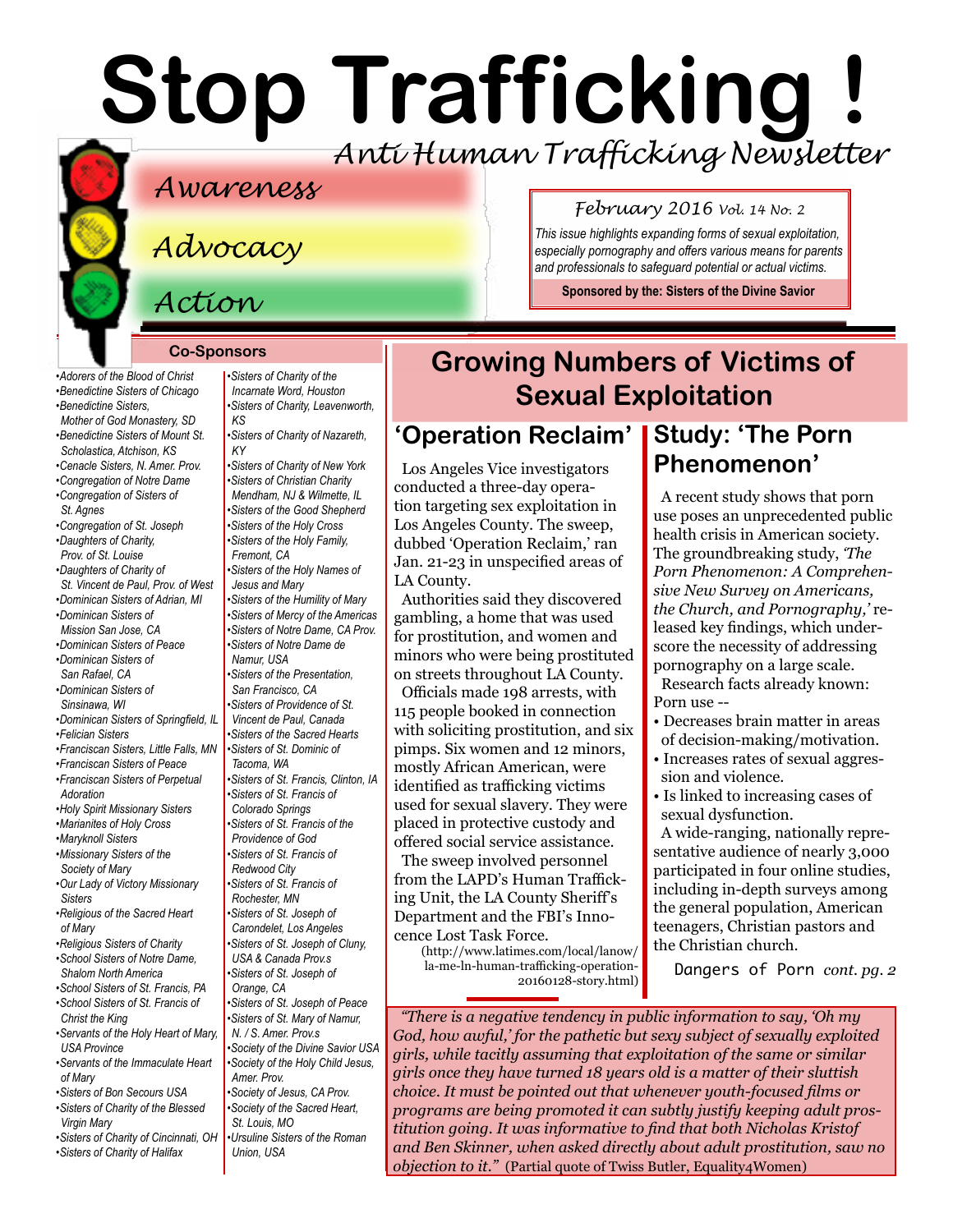*Awareness*

#### **Dangers of Porn** *cont. from pg. 1*

2

The research study was conducted by *Barna Group*, a research and resource company in Ventura, CA. Started in 1984, *Barna* is considered a leading research organization focused on the intersection of faith and culture.

- More than one quarter (27%) of young adults (ages  $25 - 30$ ) first viewed pornography before puberty.
- Nearly half of young people (ages 13- 24) actively seek out porn weekly or more often.
- Teens and young adults consider 'not recycling' more immoral than viewing pornography.
- Teenage girls and young women are more likely to actively seek out porn than women over age 25.
- 66% of teens and young adults have received a sexually explicit image and 41% have sent one.
- More than half of Christian youth pastors have had at least one teen come to them for help in dealing with porn in the past 12 months.
- 21% of youth pastors and 14% of pastors admit they currently struggle with using porn. About 12% of youth pastors and 5% of pastors say they are addicted to porn.

Adolescents are especially vulnerable to addictions, which means that such early exposure is a potentially dangerous precursor to porn and sex addictions. Further, pornography has the power to shape sexual templates, to which children are especially vulnerable. When pornography is the primary sex educator, it teaches lessons of violence, degradation, and selfishness that are not compatible with healthy, loving, relationships. ([http://www.josh.](http://www.josh.org/announcing-release-porn-phenomenon/) [org/announcing-release-porn-phenomenon/](http://www.josh.org/announcing-release-porn-phenomenon/))

### **Study: Exposure to High-Risk Online Ads by Brazilian Children**

A number of recent studies have investigated the role that advertising plays in funding and sustaining piracy sites. In a December 2015 study for ECPAT International (End Child Prostitution and Trafficking), the composition of advertising on piracy websites in Brazil was analyzed, measuring both



mainstream and 'high-risk' ads using samples generated from the most-complained about sites, as well as the most popular sites (among Brazilians). The results indicated that high-risk ads pose significant problems for Brazilian users, especially children, who may be harmed by exposure to ads promoting the sex industry, gambling, scams, malware, as well as data theft.

The study was carried out by Dr. Paul Watters, Professor of Information Technology at the University of Massey in New Zealand, an author of several studies on this topic in different parts of the world.

Dr. Watters analyzed 1,402 advertisements placed on piracy sites. Of these, 94% were classified as 'high risk' with over half being related to the sex industry. The remaining 6% were advertisements for well-known global brands such as Amazon, Cadillac, PayPal, Crowne Plaza and Marriott. A number of well-known Brazilian brands were also identified in part of the Watters study: Buscapé, Brastemp, Netshoes and GVT.

Links between Brazil-focused piracy websites and Child Exploitation Material (CEM) were also documented. Policy options for dealing with this issue were discussed. CEM poses a threat not only to the children depicted in it but also to children who might be exposed to it. Indeed any viewer who is exposed to CEM is in jeopardy in a number of ways. ([http://ecpat.net/news/new-research-](http://ecpat.net/news/new-research-piracy-website-advertising-brazil-and-its-linkages-child-exploit)

 [piracy-website-advertising-brazil-and-its-linkages-child-exploitation-material](http://ecpat.net/news/new-research-piracy-website-advertising-brazil-and-its-linkages-child-exploit))

## **Concern Over Pornography**

In November 2015 the U.S. Conference of Catholic Bishops published a document, *'Create in Me a Clean Heart: A Pastoral Response to Pornography.'*  The document urges people of all ages and walks of life to realize the harms of pornography and take steps to help heal its addiction over the hearts of people. An excerpt follows:

"Young people born in the digital age have grown up immersed in media and the Internet, and many times are savvier at navigating this world than their parents. Since it is estimated that the average age of first exposure to pornography is eleven, many children exposed to pornography are even younger. Almost all young males and over half of young females see pornography before age eighteen, often accidentally, such as finding a family member's 'stash' or happening upon a pornographic website through a pop-up ad or typo. Other times a child may search online for a term he or she heard and did not understand, or intentionally search for online pornography out of curiosity. Sex education curricula may treat pornography as neutral or even good, in some cases even using it as a 'teaching tool.' Children and teens may experience pressure from peers or some family members to look at pornography. More and more, young people produce their own pornography, in the form of sexual photographs or videos shared with peers. 'Sexting' is associated with other risky sexual behaviors, charges of child pornography, and tragically has even led to suicide when the image is shared with unintended recipients.<br>Concern over Porn *cont. pg. 3*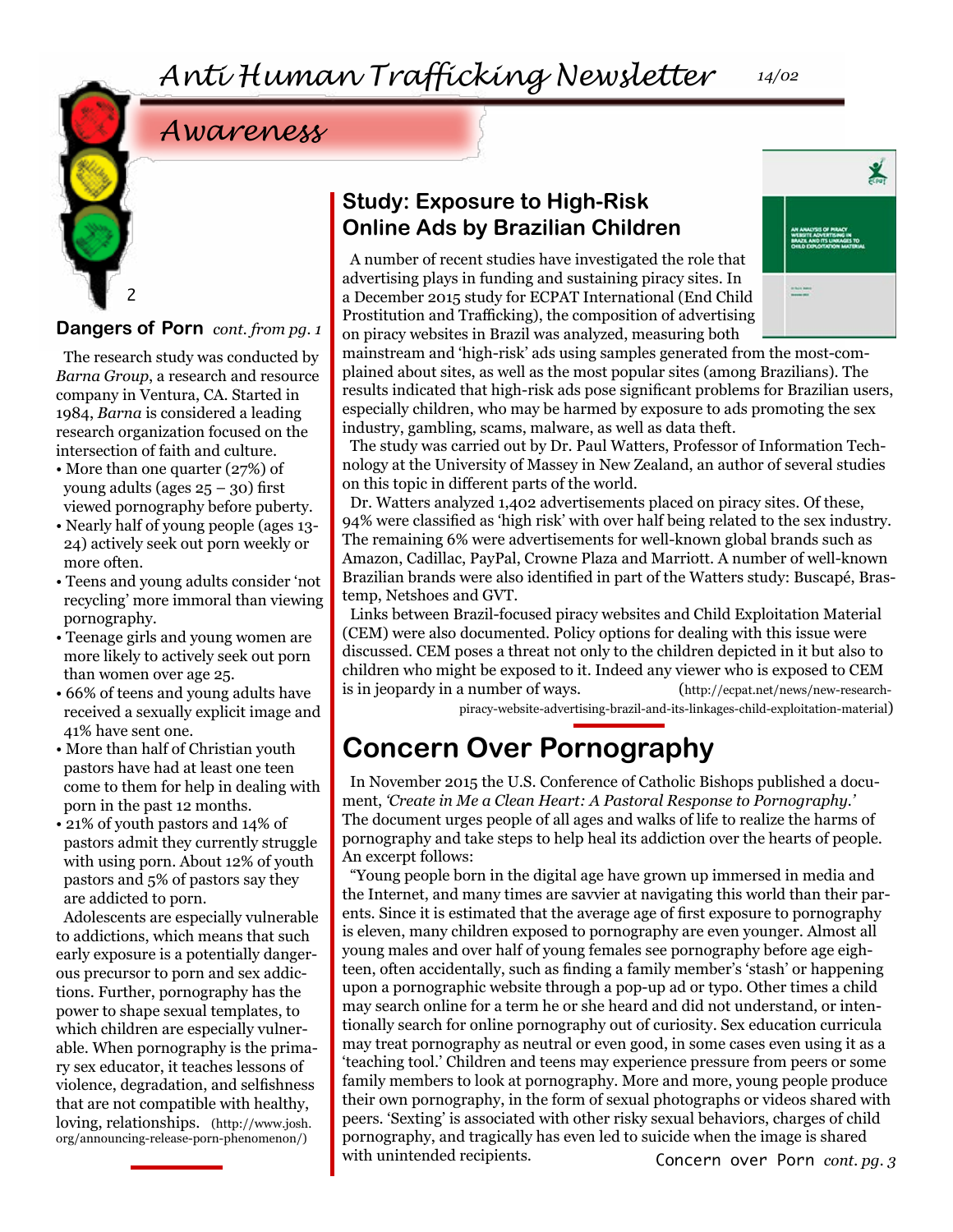# *Awareness*

#### **Concern over Porn** *cont. from pg. 2*

3

"Being exposed to pornography can be traumatic for children and youth. Seeing it steals their innocence and gives them a distorted image of sexuality, relationships, and men and women, which may then affect their behavior. It can also make them more vulnerable to being sexually abused, since their understanding of appropriate behavior can be damaged. A child who is exposed to pornography may experience a mixture of pleasure, pain, disgust, guilt, and curiosity. Without a trusted parent or other adult with whom to talk through these feelings, a child may disengage from family relationships and return to viewing pornography to try to understand his or her feelings.

"Children and teens who view pornography in effect receive an education about sexuality from what they are viewing. They are likely to be more accepting of premarital sex, to view women as sex objects, and to overestimate the prevalence of certain degrading sexual practices. They also tend to engage in sexual activity earlier than their peers and are more likely to participate in risky sexual behavior, which puts them at greater risk of getting pregnant as a teenager (or impregnating someone) or contracting an STD. They are at increased risk of sexual addiction later in life. For girls, an over-sexualized society in general and pornography in particular can contribute to low self-esteem, eating disorders, and depression. Data indicates that children repeatedly exposed to pornography are more likely to sexually harass or molest other children, imitating the behavior they have seen.

"Tragically, children and youth are also victimized by being forced or coerced into participating in the production of child pornography. Child pornography is illegal, abusive, and a form of human trafficking because of a child's inability to consent. There are many reasons why a child might become a victim of child pornography, including extreme poverty, deplorable neglect by his or her parents or guardians, or manipulation by child pornographers. Children and youth exploited in this way face serious side effects and need plentiful resources for emotional, psychological, and physical healing. Most of all, they need to know that the abuse was not their fault or choice, no matter how their abusers deceived them."

(Pastoral, pg. 13 [http://www.usccb.org/issues](http://www.usccb.org/issues-and-action/human-life-and-dignity/upload/create-in-me-a-clean-heart-stat)[and-action/human-life-and-dignity/upload/](http://www.usccb.org/issues-and-action/human-life-and-dignity/upload/create-in-me-a-clean-heart-stat) [create-in-me-a-clean-heart-statement](http://www.usccb.org/issues-and-action/human-life-and-dignity/upload/create-in-me-a-clean-heart-stat)[pornography-2015-11.pd](http://www.usccb.org/issues-and-action/human-life-and-dignity/upload/create-in-me-a-clean-heart-stat)f)

#### **Potential Red Flags: Acronyms Children Use Online**

The National Center on Sexual Exploitation cautions parents to monitor how their children communicate online. The Internet has truly become an integral aspect of society. One thing that has become particularly popular among its younger users is "Internet slang," also known as acronyms. These shorthand phrases, used globally by teens both online and while texting, are generally just a simpler way of writing things out. However, there is a dark side of which all parents should be aware and acronyms have become much more complex.

First, a list of some *basic Internet 101 phrases:*

**BRB**- Be Right Back**; GR8**- Great**; ILY**- I Love You**; JK**- Just Kidding**; POV**- Point of View**; IDK**- I Don't

Know**; TMI**- Too Much Information**; TTYL**- Talk to You Later**; G2G/GTG**- Got to Go**; THX/TY**-Thanks/Thank You**; NP**- No Problem**; BFF**- Best Friends Forever**; IDC**- I Don't Care**; LYLAS**- Love You Like a Sister**; NVM**- Never Mind**; MYT**- Meet You There**; NBD**- No Big Deal**; BAE**- Babe/ Before Anyone Else**; HMU-** Hit Me Up**; ATM**- At the Moment

#### *Acronyms pointing to risky decisions:*

**420-** Marijuana; **DOC**- Drug of Choice; **CICYHW**- Can I Copy Your Homework?; **TWD**- Texting While Driving; **WTPA**- Where's the Party At?

*Acronyms with sexual connotations:* **IWSN**- I Want Sex Now; **53X**- Sex; **MIRL**- Meet in Real Life; **TDTM**-Talk Dirty to Me; **8**- Oral Sex; **IPN**-I'm Posting Naked; **GYPO**- Get Your Pants Off; **CU46**- See You for Sex; **GNOC**- Get Naked on Camera; **NSFW**- Not Safe for Work; **ASL**- (What is your) Age, Sex, Location?; **FWB**- Friends with Benefits

#### *Acronyms that monitor parents:* **PIR**- Parent in Room; **9**- Parent Watching; **99**- Parent Gone; **POS**-Parent Over Shoulder; **303**- Mom

These red flags are just a few of many. These acronyms are the top of a very slippery slope that have the possibility to lead to potential harms, including 'sexting', risky sexual behaviors, stalking, and even rape. If parents notice their children or any of their friends using any unusual language, including examples from above, it is time to talk to them about it. Although these conversations may be hard and awkward, they are necessary and they do help to protect and inform children.

([http://endsexualexploitation.org/](http://endsexualexploitation.org/articles/are-the-acronyms-your-child-uses-online-a-red-flag/) [articles/are-the-acronyms-your-child-uses](http://endsexualexploitation.org/articles/are-the-acronyms-your-child-uses-online-a-red-flag/)[online-a-red-flag/](http://endsexualexploitation.org/articles/are-the-acronyms-your-child-uses-online-a-red-flag/))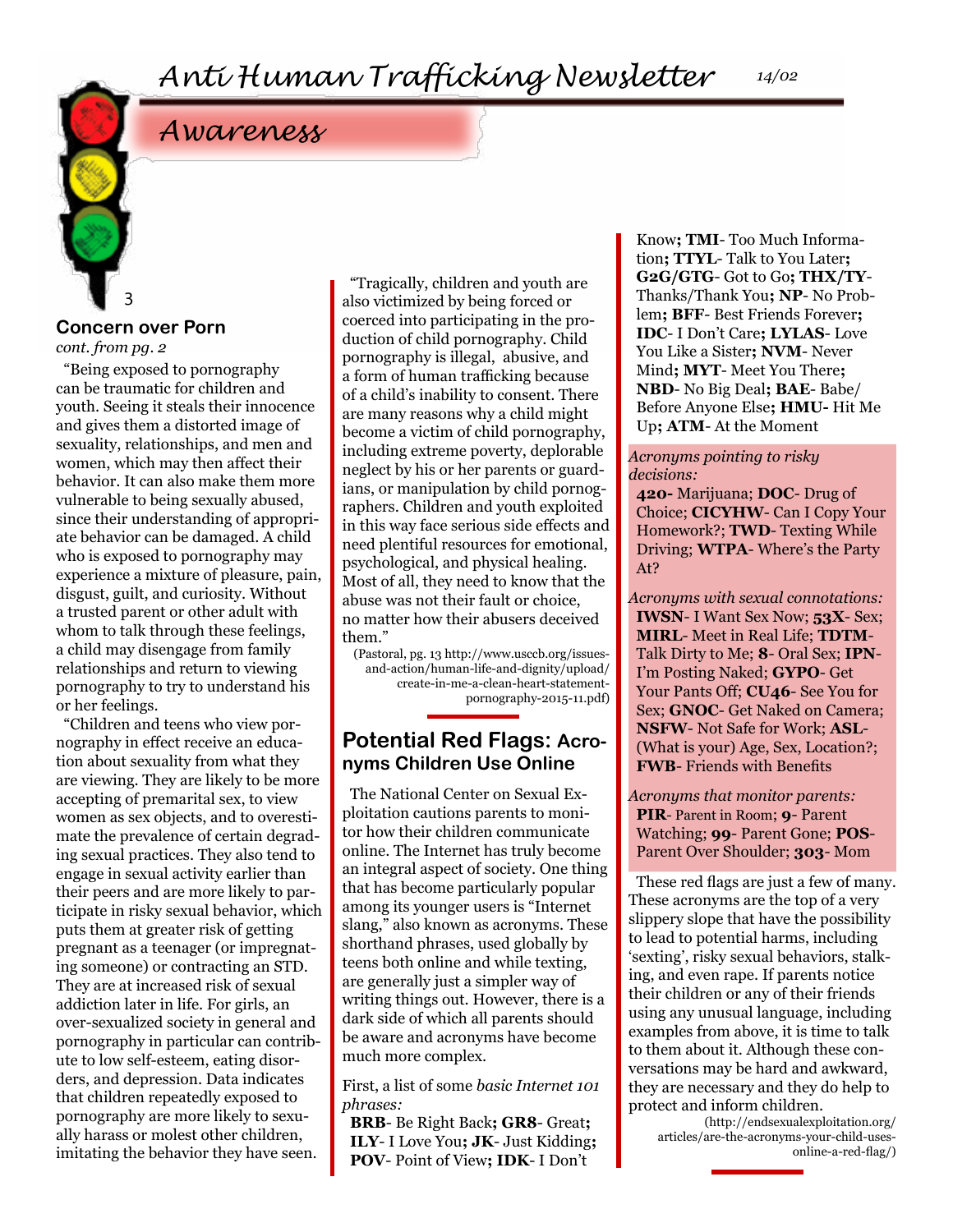*Anti Human Trafficking Newsletter 14/02*

# *Awareness*

# **'Sexting' Is the New 'Flirting'**

The phenomenon of 'sexting' — the practice of taking/sending sexually provocative or explicit photos of oneself and sending them to another person via email or mobile device — has taken youth culture by storm. Dr. Kristin Perry, a psychologist and founder of a parenting resource called *Inparentis,* stated*, "Sexting is the new flirting."* However, sexting among those under 18 is more correctly considered self-produced softcore or hardcore child pornography, depending on what is depicted.

4

Even though it is self-produced, it is important to recognize that tweens and teens are immature and that key psychosocial skills, such as the ability to weigh risks, are not fully developed. Also, they are frequently enticed, pressured, and even bullied by their peers to create and send 'sexts.' In many other instances, they are groomed by older, predatory adults seeking sexually suggestive or pornographic images of, and even sexual encounters, with minors.

The so-called 'sexting scandals' in the news reveal how today's technologically savvy teens use 'Hidden' (a.k.a. 'Ghost') and other apps in order to surreptitiously send sexually explicit images privately on their mobile devices − apps such as: **iVault, KeepSafe, Secret Calculator, Poof, Whisper,**  and **KiK Messenger** to name a few. Each of these has different features that hide sensitive photos or videos, and/or can be used to facilitate connections with unknown individuals.

How harmful are these apps?

The ability to self-destruct messages and images is an app feature that appeals to teens who wish to engage in 'sexting.' For instance, **BurnNote**, as the name implies, is a messaging application service that claims to destroy users' message data, as does the popular **Snapchat** app.

Another feature found in many apps permits users to not authenticate their identity, thus allowing them to remain anonymous. An example is the dangerous **Omegle**. It functions as a video chatting app, which randomly pairs anonymous users who can chat either by video or by text. Users are able to connect to Facebook to find chat partners who purport to have similar 'likes.' The service is also home to sexual predators. The app **Whisper** also does not require users to register. It is known as a 'confessional' app that allows users to communicate with other users nearby through GPS.

Megan Maas, a sex educator, whose summary of dangerous apps appears on the **ForEveryMom** website, tells of a Seattle man who was charged with raping a 12-year-old girl he met on the **Whisper** app.

**Blendr**, a non-authentication 'sexting' or 'flirting' app, allows a teen to meet users close to home through GPS. Apart from being a venue to send sexual images, videos, and messages, users of **Blendr** can rate the 'hotness' of other participants' images much the same as does the **Hot or Not** app. Unfortunately, sexual predators can use **Blendr** and similar apps to entice or coerce a minor to a meet-up locally.

The *Tech Journal* lists its own top apps to hide one's private photos and files, which parents should review before monitoring their teens' phones. These are: **iPrivacy; Lock Photo + Video Safe Free; HiFolder; iVault; Secret Calculator Folder Free** (an interface that looks like a

calculator but requires a PIN); **Best Secret Folder** (Password and pattern lock protected, it sets off an alarm if accessed without permission.); **Lock Photo Pro: Private Album Manager & Organizer** (sexy 'pics' can be kept in a separate stash); **NQ Vault – Hide** (privatizes photos, videos, & Facebook messages).



The *Internet Watch Foundation*  (IWF) estimates that 88% of self-made sexually explicit images are 'stolen' from their original upload location such as laptop webcams or phones. Two examples will illustrate this point. According to *ForEveryMom*, **Snapchat**, a popular 'sexting' app, is not as safe as some believe; the photo 'snaps' can be recovered—the receiver can take a screen shot and share them with others. Many **Snapchat** images have found their way on 'revenge' porn sites. Sexual predators can also 'steal' images by using messaging apps such as **Kik** to groom unsuspecting teens, and then they extort images to be shared as child pornography (i.e. child sexual abuse images).

What can parents do to address the situation specifically if their teens are using dangerous hidden apps? Parents need to identify the types of apps specific to their teen's mobile devices. Some are specific to **iPhone** while others to **Android** phones (see <https://www.uknowkids.com/>). In addition, [http://www.teensafe.com/](http://www.teensafe.com/ )  describes a number of apps particular to each phone type. **Hide it Pro,** disguised as an 'Audio Manager,' is an example of an app that is available for both Android and iPhone smartphones.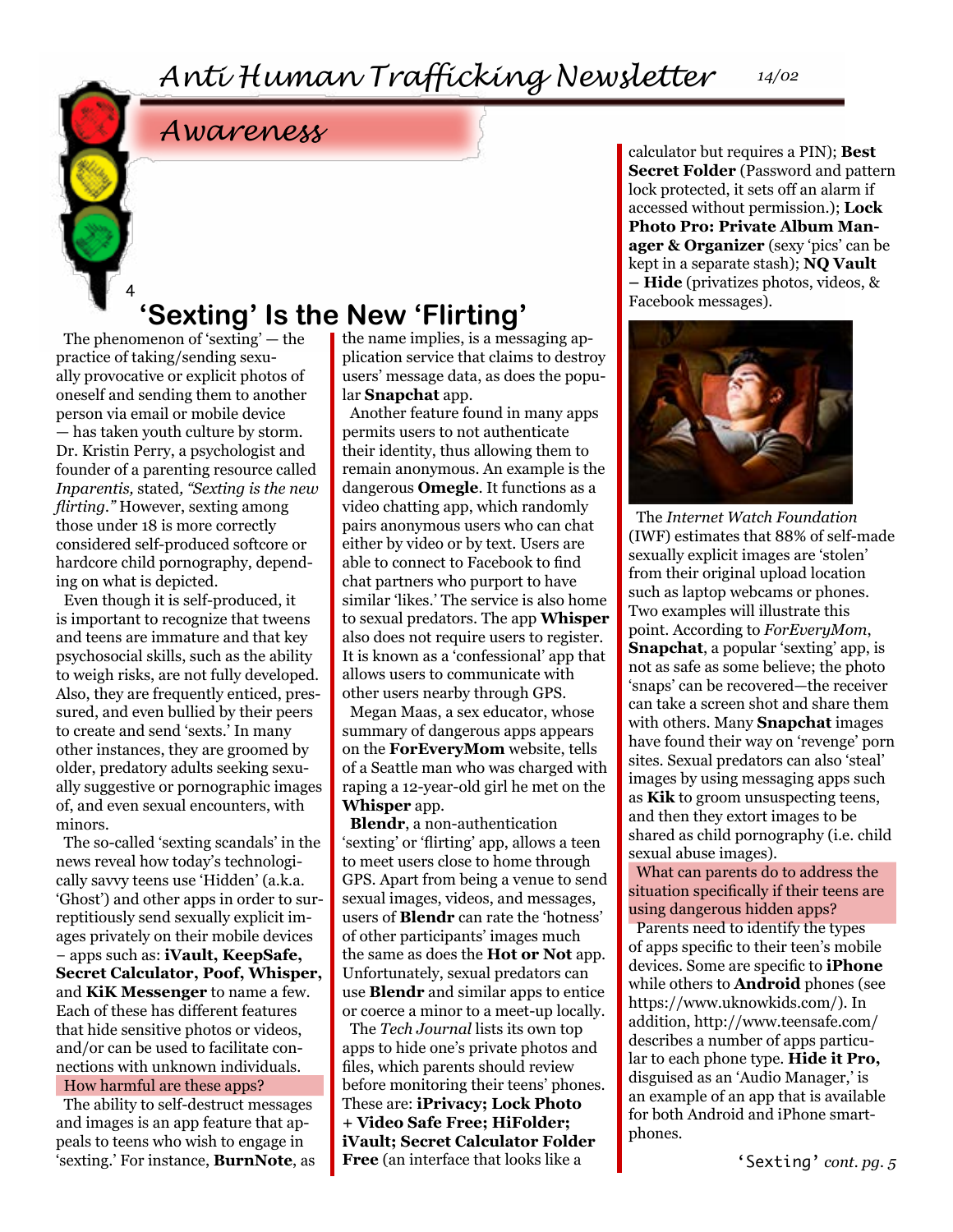# *Anti Human Trafficking Newsletter 14/02*

*Awareness*

#### **'Sexting'** *cont. from pg. 4*

5

*Teensafe* describes red-flag behaviors that parents might watch for when monitoring the digital media activities

of their teens. Among these are a sudden increase in media usage, a browser his-



tory with missing chunks of texts, and the act of hiding phone screens in the presence of parents. Refusing to hand over passwords could also indicate a red flag.



Dealing with the secretive and ubiquitous nature of hidden apps is a challenge. Parental controls on mobile devices and Internet usage is one way to address the problem. There are also apps that allow parents to monitor their kids' smartphone activity, such as **Kids Place** and **Abeona.** Other messaging services like **Kik Messenger** do not offer parental controls.

Parents need to be cautious in their monitoring efforts. A *Mashable.com* article describes **Private Photo Vault's** (iPhone) capabilities and features. This vault app provides a 'break-in report' − the GPS location of someone entering the app, as well as their photo. Monitoring is not enough. Parents must engender in young people some digital media 'street smarts.' Ensuring that Internet filters are

installed on home computers, video

games, and smart phones is also essential. Internet filter providers such as *Covenant Eyes* can help shield a family from the dangers. Nevertheless, it is important to be vigilant in monitoring a child's online activities, to maintain an open dialogue about their Internet presence, and what is happening among their friends and acquaintanc-

> es, since much of what happens in schools and children's social networks is beyond parental control.

The *National Coalition on Sexual Exploitation* (NCOSE) advocates that parents engage early on with their tweens and teens about the 'sexting' issue. Parents should ask: *"What do you want your online 'persona' to be?"* or *"What do 'sexts' say about the people sending and requesting them?"* The wisdom parents need to convey is their children's value as human beings is not in their sexuality.

Parents can find valuable information on the topic of 'sexting.' *Porn Harms Research,* which is affiliated with and linked to NCOSE, is a resource for studies on sexual exploitation. The research topics vary and include the emerging trend of youth-produced sexual content (IWF study). On the *Uknowkids* website parents will find notable 'sexting' facts and statistics. [\(http://endsexualexploitation.org/articles/](http://endsexualexploitation.org/articles/sexting-dangers-hidden-apps/)

[sexting-dangers-hidden-apps/\)](http://endsexualexploitation.org/articles/sexting-dangers-hidden-apps/)

#### **Related Websites:**

[http://www.foreverymom.com/](http://www.foreverymom.com/parents-kids-10-dangerous-apps-time-hit-delete/ ) [parents-kids-10-dangerous-apps](http://www.foreverymom.com/parents-kids-10-dangerous-apps-time-hit-delete/ )[time-hit-delete/](http://www.foreverymom.com/parents-kids-10-dangerous-apps-time-hit-delete/ )

[http://resources.uknowkids.com/](http://resources.uknowkids.com/sexting-ebook ) [sexting-ebook](http://resources.uknowkids.com/sexting-ebook )

[http://mashable.com/2014/09/29/](http://mashable.com/2014/09/29/sexting-photo-apps/ ) [sexting-photo-apps/](http://mashable.com/2014/09/29/sexting-photo-apps/ )

[http://www.covenanteyes.com/](http://www.covenanteyes.com/ )

<https://www.abeona.com/>

### **2015 National Human Trafficking Resource Center Statistics**

The National Human Trafficking Resource Center (NHTRC) maintains one of the most extensive data sets on the issue of human trafficking in the United States. The statistics below are non-cumulative and based on aggregated information learned through signals -- phone calls, emails, and online tip reports -- received by the hotline. Cases may involve multiple victims and include males and females, foreign nationals and U.S. citizens, adults and minors. In some cases, callers do not provide demographic information. The data do not define the totality of human trafficking or of a trafficking network in any given area. The NHTRC uses this data to help human trafficking victims and survivors and to provide the anti-trafficking field with information to help combat all forms of human trafficking.

 **Gender** Female (4,683); Male (574) **Age**  Adult (3,559); Minor (1,621) **Citizenship**  US Citizen/LPR (1,660) Foreign National (1,041) **Breakdown of Requests on Human Trafficking Cases**  Report a Trafficking Tip (3,291) Access Service Referrals (1,750) Request Crisis Assistance (368) Request General Information (88) Request T&TA (47) **Ways Callers Found the Hotline**  Internet-Web Search (878) Referral (755) Word of Mouth (461) Know Your Rights Pamphlet (286) Television (271) **Top Caller Types**  Community Member (5,833) Victim of Trafficking (3,506) NGO Representative (2,293) Other (1,546) Family of Trafficking Victim (1,383) ([https://traffickingresourcecenter.org/states\)](https://traffickingresourcecenter.org/states)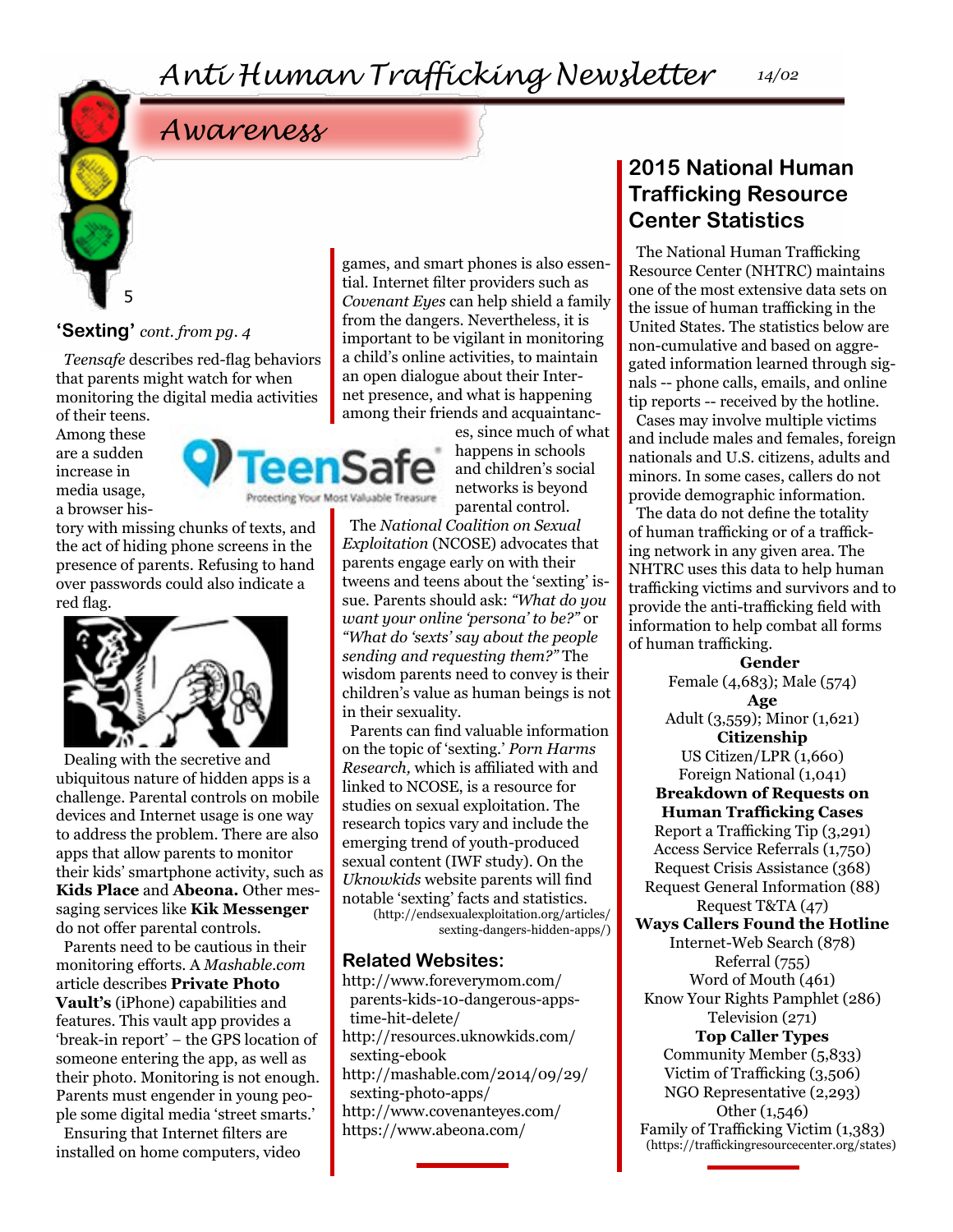# *Advocacy*

6

### **For Parents: Ways to Prevent Children from Being Recruited Into Prostitution**

- Recruiters frequent malls, movie theaters, bowling alleys, parks, typical teen hang out areas, and around school grounds. Make sure your children are supervised and not alone when in these areas.
- Recruiters are always looking for girls who are alone or isolated; if your child is with a group, she is much less likely to be targeted.
- Make sure your child is not alone when they are going to or from school or other extracurricular activities.
- Check your child's emails, social media, and Internet activities. Many recruiters will build a relationship with children through the Internet over time in order to gain their trust.
- Screen any boyfriend by checking his age and status in the community. Check with his parents to verify his age, any gang affiliation, or any criminal history. Recruiters are notorious for lying about their age and who they are in order to gain a girl's–and even her parent's–trust.
- Know where your child is at all times. It may be annoying to your child, but it also could mean saving a life.
- Adding a GPS tracker to your child's phone is a great form of protection, as it allows you to find out exactly where your child is at any time.
- Have a code word or phrase. For example, saying "I'm fine" means "Not okay! I need help!". This way, if they are in the hands of an abductor they can text you this code without raising the suspicion of the abductor or recruiter.
- Use the percentage sign or some unique symbol that will allow your child to text you one quick symbol to tell you they are in trouble. (*cont. next col.*)

### **U.S. Dept. of Justice Inaction**

Federal law prohibits distribution of obscene adult pornography on the Internet, on cable/satellite TV, on hotel/ motel TV, in retail shops, through the mail, and by common carrier. The U.S. Supreme Court has also repeatedly upheld obscenity laws against First Amendment challenges, explaining that obscenity is not protected speech.

The U.S. Department of Justice (DOJ) refuses to enforce existing federal obscenity laws against pornography despite the fact that these laws have been upheld by U.S. Courts and previously enforced. Pornography is a public health crisis and DOJ must not be on the side of pornographers.

> Call - Tweet - Email the DOJ by visiting: [http://endsexualexploitation.org/doj/](http://endsexualexploitation.org/doj/ )

- Have specific and periodic check-in times with your children. Setting a recurring alarm on your child's phone will help them remember to check in. If your child misses a check-in time, you can set a response in motion assuming that they are in trouble.
- Ethical Modeling agencies do not typically solicit girls who are alone. Thoroughly screen any solicitation for your child to model or to go somewhere with someone who has not been vetted.
- Talk to your child about what to do if they get into trouble with someone who is threatening them. The basic rule is to never go to the second location once you realize you are in danger. No matter what the threat, advise them to go to a figure of authority immediately.
- It is a difficult discussion to have, especially with junior high age children, but 8 to 14 year-olds are the primary targets of recruiters. Children need to be coached on how to respond to that type of threat if it happens to them.
- If your child is going to a party, make sure that you know it is held at a safe place with the supervision of people you trust. Recruiters for sex trafficking will often frequent parties that teenagers attend and wait until a child is alone, single them out, and actually take them during the party. Many times the recruiter will take them to a back room where any kind of disturbance would not be heard due to the noise of the party.
- Advise your child to never leave any drink, even water, unattended at any party or event. Recruiters will drop what they call a "roofie" into the drink, which causes the victim to become submissive to anyone without bringing attention to the situation.
- Get involved with your children and be a parent, not a buddy. They may resist, but it is the parents' job to protect children from predators that seek to destroy their lives. (<http://www.facess.org/protect-child/>)

### **Thank Hyatt Hotels: No More 'On-Demand' Porn**

Hyatt Hotel Corporation intends to remove all on-demand pornography from its guestrooms worldwide. Thanking companies that are making the right choices, gives others more incentive to follow suit and to create a culture of valuing human dignity above profits.

Tweet @HyattTweets to thank Hyatt for this policy change and their commitment to oppose sexual exploitation.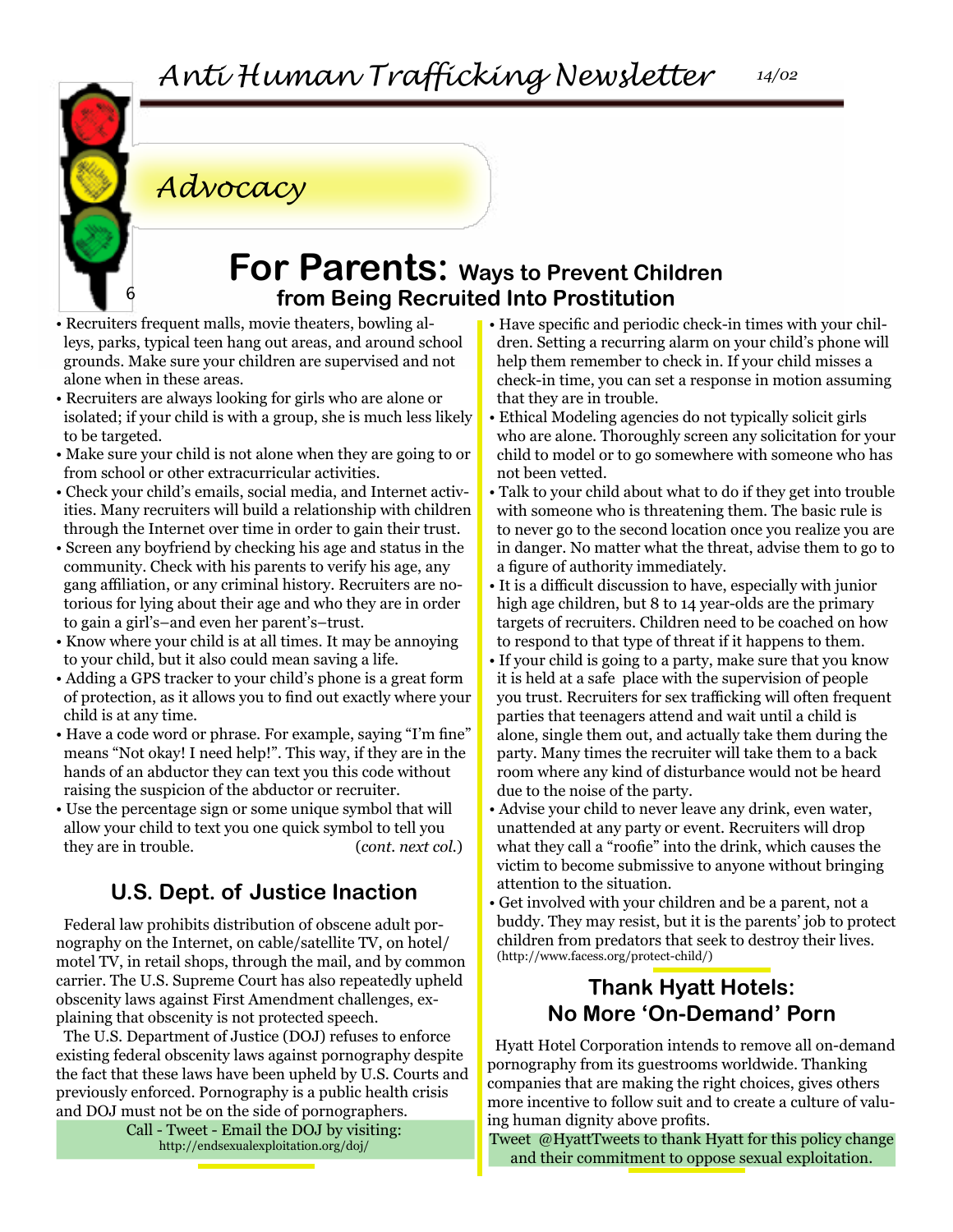

# *Advocacy*

# **Missed Opportunity**

Mimi could feel the blood start to run through her hair and down the side of her face. Her head ached where her customer had grabbed a handful of her hair and pounded her face into the gravel-strewn alley, where they'd gone so no one could see them. Now Mimi wished she hadn't chosen such a private spot. She told herself she'd be more careful next time—if she lived through this time. As she lay on the ground, her assailant kicked her several times in the stomach, then took all the money she'd made that night and ran off. Scared that she'd been badly hurt, Mimi struggled to her feet and made her way toward the street, where another man was waiting for her. In the light of a street-lamp, he could see that she needed medical attention. He drove Mimi to a hospital emergency room, where she was seen by wellintentioned physicians and nurses who treated her injuries.

But what didn't happen at the hospital was almost as harmful as the beating Mimi suffered. No one questioned why such a young-looking girl was out late on an unusually cold night, underdressed and wearing too much makeup. And no one thought to separate Mimi from the man accompanying her in order to find out more about what had happened.

If they had, they might have learned that "Mimi" wasn't her real name; it was Elis. (This person's names and other identifying details have been changed to protect her anonymity.) Elis was an 18-year-old girl from Brazil who'd been promised a job as a babysitter for a wealthy American family and the opportunity to go to school. But the babysitting job never

existed; instead, when she arrived from Brazil, Elis was taken to a brothel and threatened with injury to her and her family if she didn't cooperate. She was trafficked to Las Vegas and forced to work as a prostitute by the man who'd brought her to the hospital—her trafficker.

The clinicians who treated her injuries didn't recognize the situation for what it was and had released her back to a man whose actions were arguably worse than those of her assailant that night. If even one nurse had realized what was going on, Elis might have been spared further physical and emotional suffering. On that night, she was allowed to leave the ER with the man who was her trafficker, and her ordeal continued for another six months. Eventually Elis managed to escape on her own with just enough money for a cross-country bus ticket, allowing her to return to the East Coast, where she had family. She went to a shelter and was referred to an agency that provided services for runaways; the agency in turn found her a social worker, who helped Elis to obtain permission to stay in the United States and to find a part-time job while she was in counseling. Elis continues to recover and rebuild her life.

Because the one and only time a nurse might encounter a trafficking victim is when she or he presents with a health problem, it's important that nurses be knowledgeable and prepared to offer appropriate help.

The reference offers insights into what to recognize and how to intervene: [http://www.dcf.state.fl.us/programs/human](http://www.dcf.state.fl.us/programs/humantrafficking/docs/The_Role_of_the_Nurse_in_Combating_Human.25_1.pdf)[trafficking/docs/The\\_Role\\_of\\_the\\_Nurse\\_in\\_](http://www.dcf.state.fl.us/programs/humantrafficking/docs/The_Role_of_the_Nurse_in_Combating_Human.25_1.pdf) [Combating\\_Human.25\\_1.pdf](http://www.dcf.state.fl.us/programs/humantrafficking/docs/The_Role_of_the_Nurse_in_Combating_Human.25_1.pdf)

### **Educational Module for Healthcare Professionals**

Catholic Health Initiatives (CHI) produced a clinical education module entitled, *'Addressing Human Trafficking in the Health Care Setting.'* The course is available online for all health care providers and organizations interested in furthering clinical education around human trafficking.

The website includes a concise and clear educational video that is healthcare-focused and includes an embedded 11-minutes video on general human trafficking information.

The website also includes a Quick Reference Guide and a transcript of the training video. The course is self-directed, so it can take as little or as much time as needed. The module was developed through collaboration among CHI's national Advocacy and Talent Development teams and experts from Massachusetts General Hospital Human Trafficking Initiative.

Health providers are in a unique position to identify and assist victims. Over 80% of human trafficking victims report being seen by a medical provider at some point during their enslavement, and two-thirds of these victims report being seen in an emergency department. Health professionals can have a substantial and positive impact in preventing this violent form of modern-day slavery.

To view the module, go to: [http://www.catholichealthinitiatives.org/](http://www.catholichealthinitiatives.org/human-trafficking-and-the-role- of-the-health-provider) [human-trafficking-and-the-role](http://www.catholichealthinitiatives.org/human-trafficking-and-the-role- of-the-health-provider)[of-the-health-provider](http://www.catholichealthinitiatives.org/human-trafficking-and-the-role- of-the-health-provider)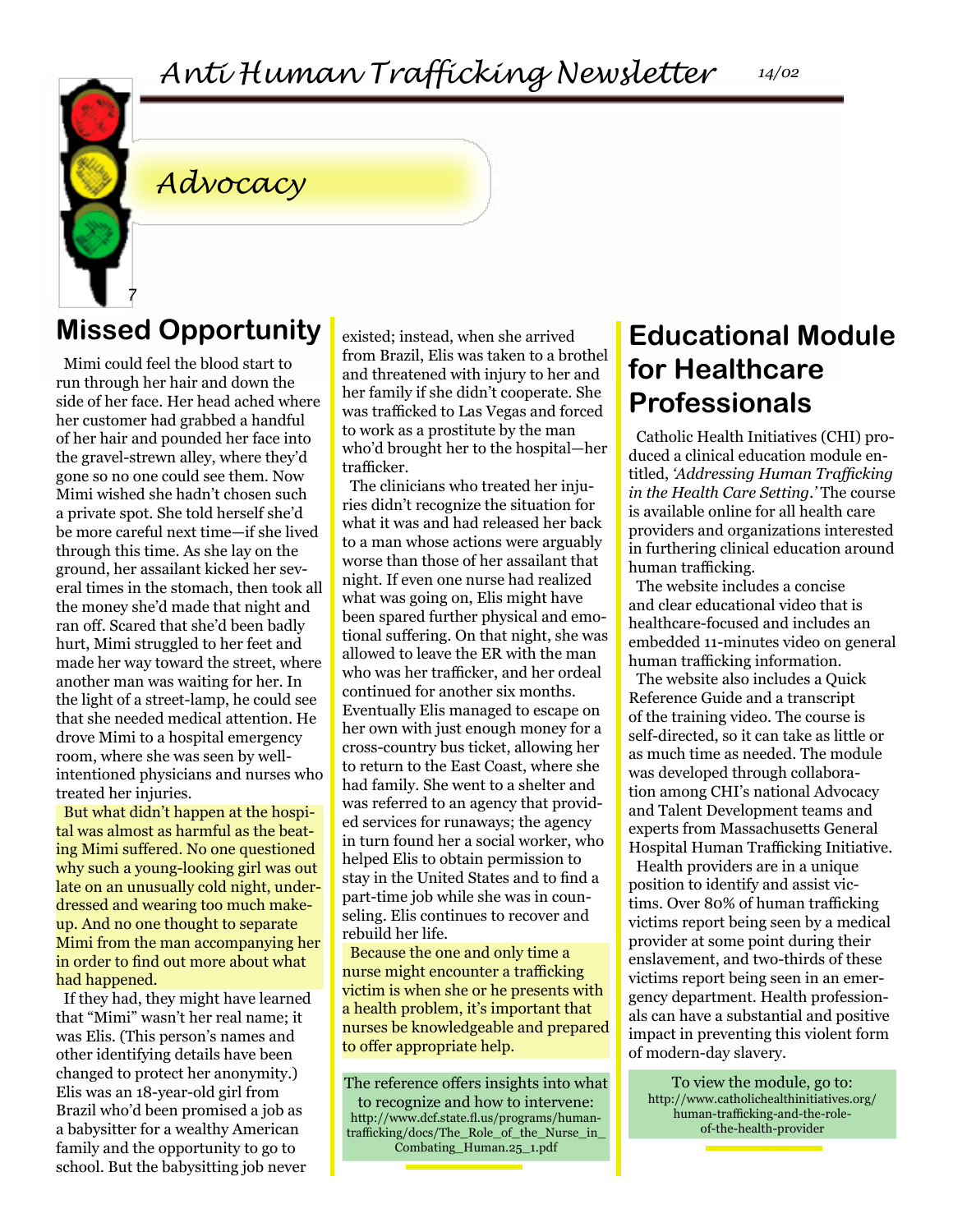# *Anti Human Trafficking Newsletter 14/02*



# *Advocacy*

### **Healing Scars of Trafficking Abuses**

Beatriz is a survivor of domestic servitude, who endured high levels of physical violence and neglect throughout her childhood and during her trafficking situation. She was referred to Polaris NJ for counseling services and reported high levels of generalized anxiety and stress. When Beatriz exited the trafficking situation she was having difficulty sleeping, and often felt a heightened sense of awareness of her surroundings that was accompanied by feelings of anxiety.

In her individual sessions, Beatriz started working on breathing techniques using pure essential lavender oil. Her counselor would place one drop of oil on her hands to then rub together, creating a heating sensation in her palms. Beatriz would then place her hands gently in front of her face and inhale deeply as she began to ground herself in calming breath work.

Beatriz began to associate the scent of lavender oil with tranquility and with the calmness she experienced during therapy. She was able to utilize lavender to self-soothe in other locations with this learned relaxation skill. Beatriz also practiced mindfulness awareness exercises in her sessions.



Injuries suffered by a housekeeper enslaved and brutalized in a Long Island, NY mansion.

(Photo: Assoc. Press/U.S. Attorney's Office. [http://www.dcf.](http://www.dcf.state.fl.us/programs/humantrafficking/docs/The_Role_of_the_Nurse_in_Combating_Human.25_1.pdf) [state.fl.us/pro](http://www.dcf.state.fl.us/programs/humantrafficking/docs/The_Role_of_the_Nurse_in_Combating_Human.25_1.pdf)-

[grams/humantrafficking/docs/The\\_Role\\_of\\_](http://www.dcf.state.fl.us/programs/humantrafficking/docs/The_Role_of_the_Nurse_in_Combating_Human.25_1.pdf) [the\\_Nurse\\_in\\_Combating\\_Human.25\\_1.pdf](http://www.dcf.state.fl.us/programs/humantrafficking/docs/The_Role_of_the_Nurse_in_Combating_Human.25_1.pdf))

She learned to notice her feet touching the floor, feel her back on the chair, and take note of the emotions and sensations that came up in her body. She practiced these mindfulness techniques in her counseling sessions and began implementing them throughout her day. Beatriz began to feel calmer in her body and environment and shared that she felt a significant reduction in her anxiety-related symptoms.

Beatriz recalled sitting at a local park and noticing kids playing in the playground, she could describe the color of their footballs, the sounds of their laughter and the sensation of the wind on her arms. She described, that for the first time in many years, she felt present and safe in her body. (Polaris)

### **Study: Therapeutic Support for Survivors of Human Trafficking**

Many Polaris NJ clients have experienced complex trauma in situations of both sex and labor trafficking. Survivors have reported symptoms consistent with Post Traumatic Stress Disorder (PTSD), anxiety, dissociation, and depression. Upon exiting trafficking situations, clients have also reported a sense of hopelessness, feelings of shame, and a disconnection from their bodies as a result of the complex trauma they experienced.

Polaris, in collaboration with the Sanar Wellness Institute of New Jersey, which provides transformational healing services for survivors of gender-based violence including human trafficking, intimate partner violence, and sexual assault, began integrating sensory-based therapeutic support to engage survivors in processing these trauma-related symptoms and were able to identify successful strategies that proved to be critical tools in beginning the rebuilding process. Therapies used on a voluntary basis

include: therapeutic/restorative Yoga; expressive arts therapy; mindfulness and sensory-based practices: breathing techniques, aromatherapy, animal assisted therapy, and mindfulness.

The study, *'Promising Practices: An Overview of Trauma-Informed Therapeutic Support for Survivors of Human Trafficking,'* reviewed each of these modalities along with the outcomes, challenges and recommendations for their beneficial use. The study showed that applied therapeutic support interventions have resulted in survivors reporting an increase in characteristics positively correlated with resiliency and a reduction in symptoms associated with PTSD. Clients have expressed lower levels of stress, increased self-regulation and strengthened life skills. These gentle and accessible supports can be added to existing counseling, case management, and group interventions within diverse social service agencies to provide a trauma-informed environment.

Polaris recommends the integration of interventions that are a natural fit within a specific agency to further enrich existing support and therapy for survivors of all forms of human trafficking. [\(http://polarisproject.org/sites/](http://polarisproject.org/sites/default/files/Sanar-Promising-Practices.pdf) [default/files/Sanar-Promising-Practices.pdf](http://polarisproject.org/sites/default/files/Sanar-Promising-Practices.pdf))

#### **Recommended Reading**

- *Trauma Stewardship: An Everyday Guide to Caring for Self While Caring for Others* by Laura van Dernoot Lipsky ([http://www.amazon.com/Trauma-](http://www.amazon.com/Trauma-Stewardship-Everyday-Caring-Others/dp/157675944X)[Stewardship-Everyday-Caring-Others/](http://www.amazon.com/Trauma-Stewardship-Everyday-Caring-Others/dp/157675944X) [dp/157675944X](http://www.amazon.com/Trauma-Stewardship-Everyday-Caring-Others/dp/157675944X))
- *The Body Keeps the Score: Brain, Mind, and Body in the Healing of Trauma* by Bessel van der Kolk MD [\(http://www.goodreads.com/book/](http://www.goodreads.com/book/show/18693771-the-body-keeps-the-score) [show/18693771-the-body-keeps-the-score](http://www.goodreads.com/book/show/18693771-the-body-keeps-the-score))
- *Trauma Made Simple: Competencies in Assessment, Treatment and Working with Survivors* by Jamie Marich PhD ([http://www.amazon.com/](http://www.amazon.com/Trauma-Made-Simple-Competencies-Assessment/dp/1936128926) [Trauma-Made-Simple-Competencies-Assess](http://www.amazon.com/Trauma-Made-Simple-Competencies-Assessment/dp/1936128926)[ment/dp/1936128926](http://www.amazon.com/Trauma-Made-Simple-Competencies-Assessment/dp/1936128926))
- *EMDR Made Simple: 4 Approaches to Using EMDR with Every Client* by Jamie Marich PhD ([http://www.amazon.](http://www.amazon.com/dp/1936128063/) [com/dp/1936128063/](http://www.amazon.com/dp/1936128063/))